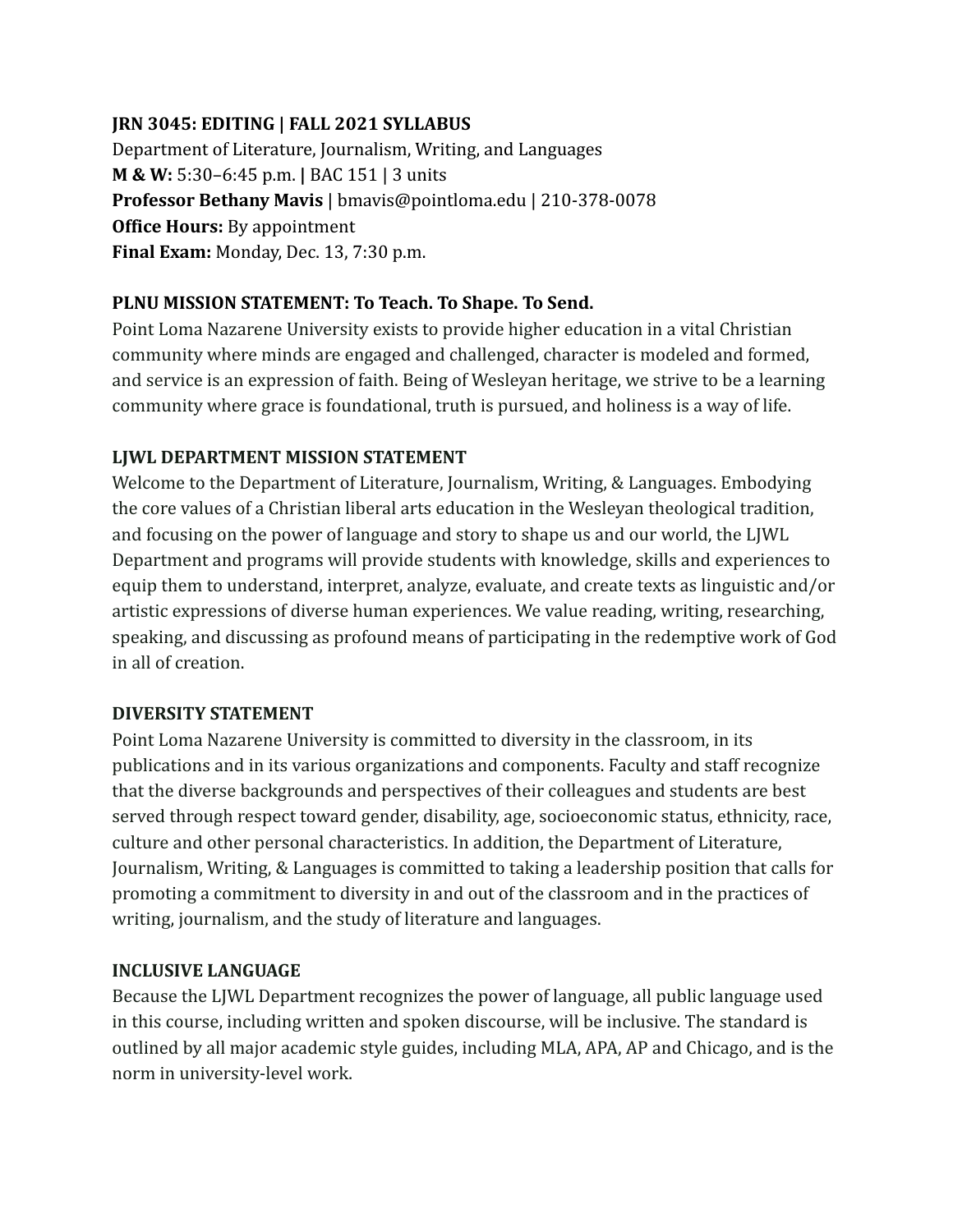## **COURSE DESCRIPTION AND GOAL**

*Designed to develop the student's ability to improve and clarify all forms of written expression. Genres include newspapers, magazines, books, Internet, as well as other forms of storytelling.* This class is designed to teach the fundamentals of editing for a variety of print and digital media, from newspaper articles to infographics to blog posts. It intends to teach best practices for editing any type of material with the intention of equipping you to be a successful editor regardless of your area of expertise. It will focus on practical applications intended to prepare you for your future careers in journalism or writing. To accomplish this goal, we will learn by doing.

# **COURSE LEARNING OUTCOMES**

After completing this course, you will be able to do the following:

- Apply the fundamental principles of being an effective editor
- Demonstrate mastery in grammar, spelling, style and writing
- Improve the quality of your own and others' writing
- Recognize errors in a variety of written material types
- Exercise your role as an editor by utilizing tools common in the industry

## **CORE VALUES**

Respect, kindness and openness are essential to making our time together effective. We will value all opinions, points of view, writing styles and genres. We will treat all with kindness, and craft our comments or critiques carefully with thoughtful consideration. We will be open to feedback. We will not be defensive or closed off. We will be motivated to grow and improve, and we will support each other in our common goal. This will be a public discourse and safe environment.

# **REQUIRED TEXTBOOKS**

Students will need two textbooks:

- *The Associated Press Stylebook 2020-2022 and Briefing on Media Law*, published by Hachette Book Group, June 2020. (Note: You may also use the 2019 or 2018 editions of *The AP Stylebook* if you already have one from a previous class.)
- *● The Artful Edit: On the practice of editing yourself* by Susan Bell, published by W.W. Norton, 2007.

# **CLASS SCHEDULE & ASSIGNMENTS**

Below is an outline of the expected topics and assignments we'll be covering in class this year. This information is also published in Canvas. These assignments, quizzes and topics are subject to change, so refer to Canvas for the most up-to-date information.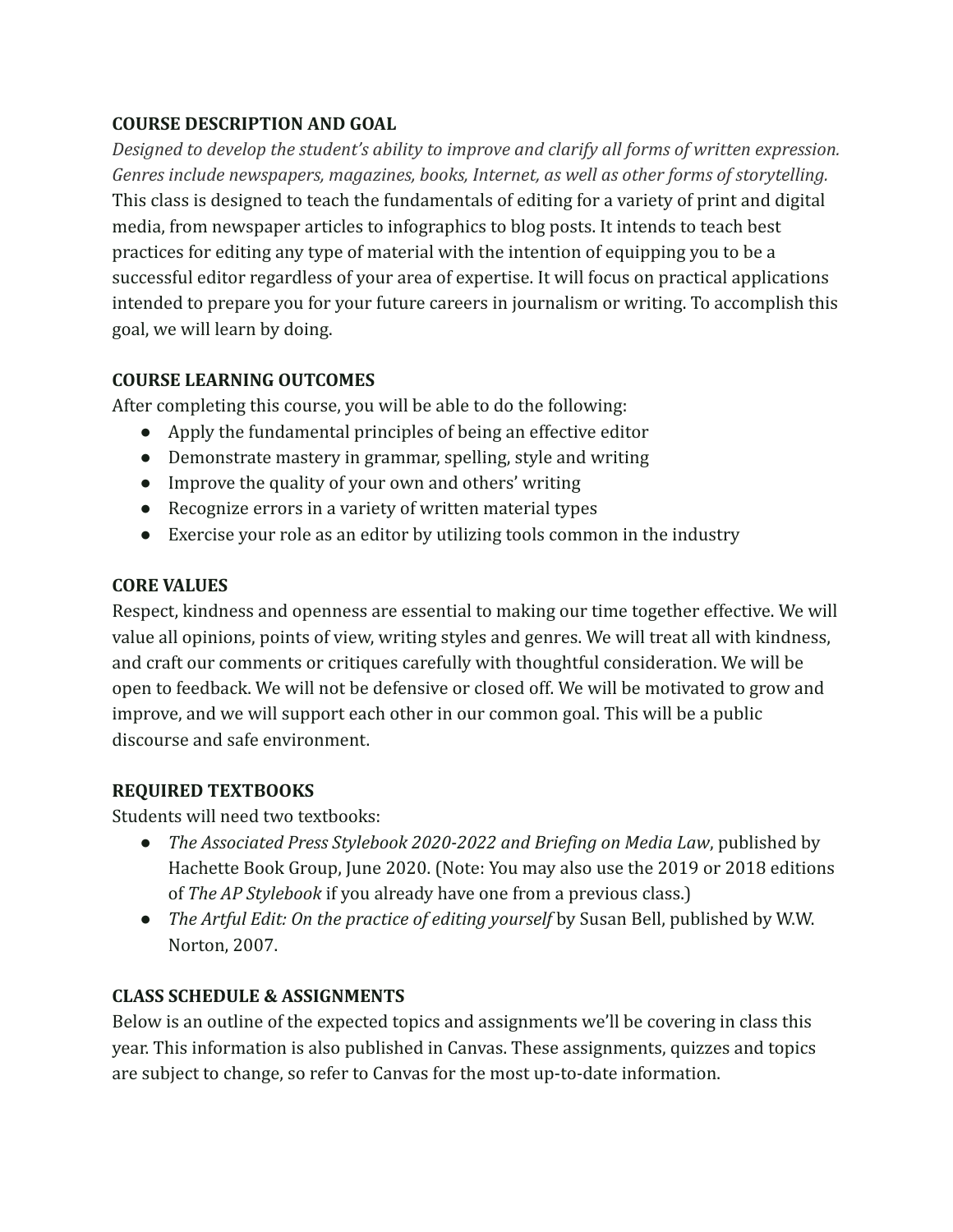| TUES 8/31: INTRODUCTIONS, COURSE<br><b>OVERVIEW</b>                                                                 | WED 9/1: ON BEING AN EDITOR<br><b>Editing philosophy and best practices</b>                                                                                  |
|---------------------------------------------------------------------------------------------------------------------|--------------------------------------------------------------------------------------------------------------------------------------------------------------|
| <b>Assignment #1 description</b><br>Select own article to self-edit                                                 | <b>ASSIGNMENT #1 DUE: Editorial</b><br>philosophy paper #1                                                                                                   |
|                                                                                                                     | <b>Read:</b> The Artful Edit pages 1-23 and<br>answer reflection question (due 9/8)                                                                          |
| MON 9/6: NO CLASS<br>(Labor Day Holiday)                                                                            | WED 9/8: MACRO-EDITING<br><b>Evaluating intention, structure and</b><br>rhythm in writing                                                                    |
|                                                                                                                     | <b>Read:</b> The Artful Edit pages 23-51 and<br>answer reflection question (due 9/13)                                                                        |
| <b>MON 9/13: MARKS &amp; MARKUPS</b><br><b>Editing symbols, tracked changes</b><br>(Word/Google Docs), PDF markups, | WED 9/15: A MATTER OF STYLE<br>What is style? Style guidelines, AP style<br>review & AP style changes for 2021                                               |
| InDesign editing, keyboard shortcuts                                                                                | Self-edit article due (round 1)                                                                                                                              |
|                                                                                                                     | <b>Read:</b> The Artful Edit pages 52-66, 69-77<br>and answer reflection question (due 9/20)                                                                 |
| <b>MON 9/20: COMMON ERRORS</b><br><b>Misused and confused words</b>                                                 | WED 9/22: STYLE & COMMON ERRORS,<br>CONT.                                                                                                                    |
| Student presentations assignment<br>description                                                                     | Apostrophes, commas, semicolons,<br>colons, dashes, parallelism, modifiers,<br>capitalization, subject-verb agreement,<br>bulleted lists, compound modifiers |
| Quiz #1: Editorial Roles, Macro-editing                                                                             |                                                                                                                                                              |
| <b>&amp; Copyediting Marks</b>                                                                                      | <b>Read:</b> The Artful Edit pages 77-90 and<br>answer reflection question (due 9/27)                                                                        |
| <b>MON 9/27: GRAMMAR REVIEW</b><br>Parts of speech, punctuation,                                                    | WED 9/29: CLEAR & CONCISE WRITING,<br>PART <sub>1</sub>                                                                                                      |
| hyphens/dashes, Q&A, connective<br>adverbs, conjunctions, sentence                                                  | <b>Wordiness, repetition</b>                                                                                                                                 |
| structure                                                                                                           | <b>Read:</b> The Artful Edit pages 91-105 and<br>answer reflection question (due 10/4)                                                                       |
| Presentation article selection due                                                                                  |                                                                                                                                                              |
| MON 10/4: CLEAR & CONCISE WRITING,<br>PART <sub>2</sub>                                                             | WED 10/6: EDITING FOR THE WEB<br>Best practices for editing web content,                                                                                     |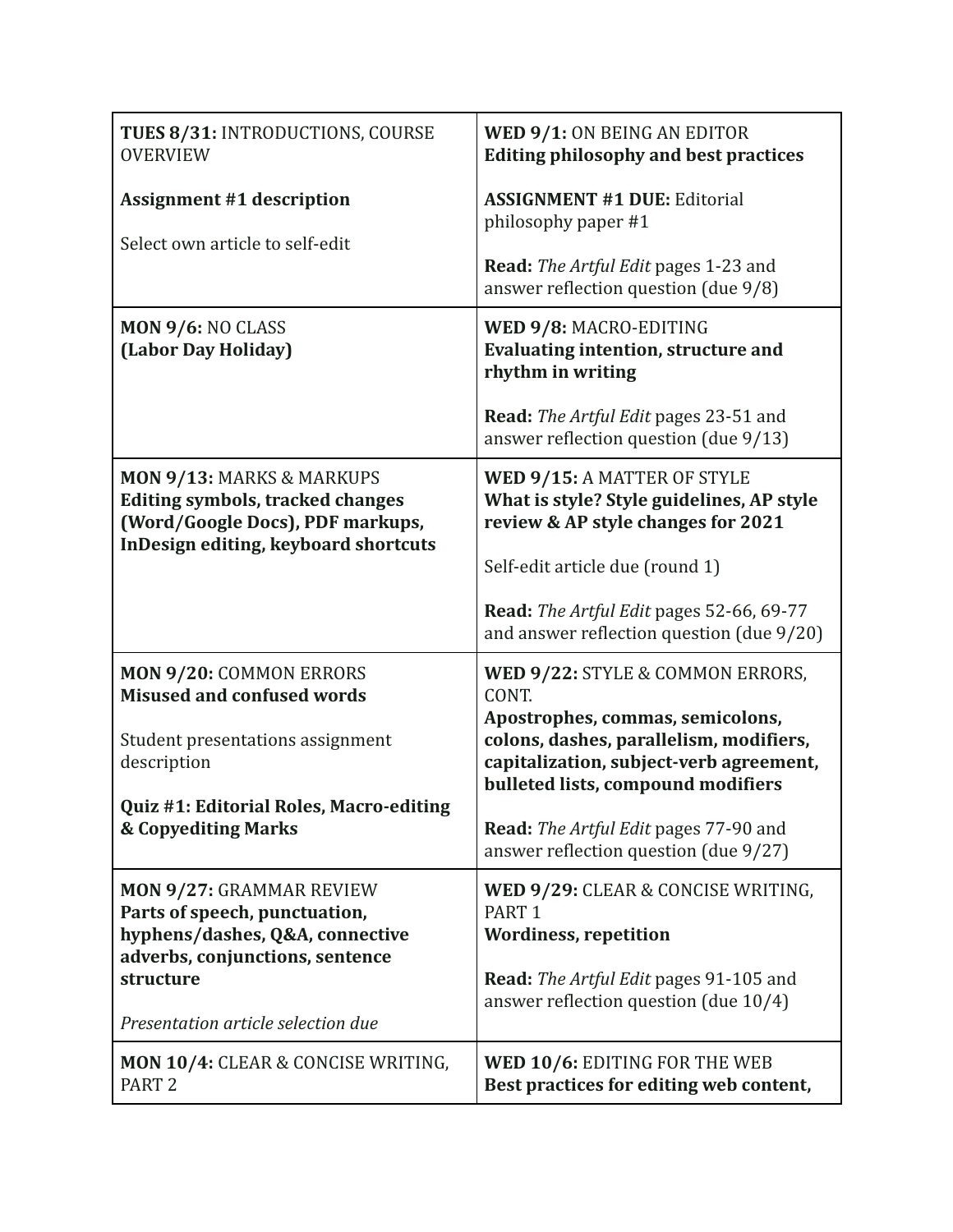| Active voice, sentence structure/variety                                                     | <b>SEO</b> basics                                                                       |
|----------------------------------------------------------------------------------------------|-----------------------------------------------------------------------------------------|
| Quiz #2 Common Errors & AP Style                                                             | Guest speaker: Liz Hichens, 12 years of<br>experience as digital editor, Triathlete.com |
|                                                                                              | Read: The Artful Edit pages 106-119 and<br>answer reflection question (due 10/11)       |
| <b>MON 10/11: STUDENT PRESENTATIONS</b>                                                      | WED 10/13: MIDTERM REVIEW                                                               |
|                                                                                              | STUDENT PRESENTATIONS (if needed)                                                       |
| MON 10/18: MIDTERM EXAM                                                                      | WED 10/20: SELF-EDITING, PART 1<br>Best practices for editing your own work             |
| Read: The Artful Edit pages 106-119 and<br>answer reflection question (due 10/20)            | AP Stylebook Game                                                                       |
|                                                                                              | Read: The Artful Edit pages 120-129 and<br>answer reflection question (due 10/25)       |
| MON 10/25: SELF-EDITING, PART 2<br>Best practices for editing your own work                  | WED 10/27: SELF-EDITING EXERCISE &<br><b>PRESENTATIONS</b>                              |
|                                                                                              | Read: The Artful Edit pages 129-155 and<br>answer reflection question (due $11/1$ )     |
|                                                                                              | Mid-semester grades due                                                                 |
| MON 11/1: DIGITAL & SOCIAL MEDIA<br>Social media, infographics, banner ads,<br>landing pages | WED 11/3: Guest Speaker: Rebecca<br>Paynter, Senior Development Editor at<br>Zovio      |
| Quiz #3: AP style & SEO                                                                      | <b>Read:</b> The Artful Edit pages 155-168 and<br>answer reflection question (due 11/8) |
| MON 11/8: MARKETING & ADVERTISING<br>Brochures, ads, flyers, event<br>communications, SEM    | WED 11/10: PAIR EXERCISE<br>Partner in-class editing exercise &<br>presentations        |
| Editorial philosophy paper #2<br>description                                                 | Read: The Artful Edit pages 168-181 and<br>answer reflection question (due 11/15)       |
| <b>MON 11/15: CITATIONS/REFERENCES</b><br>Credible vs. non-credible sources,                 | WED 11/17: Guest Speaker:<br>Meghan Roos, Breaking News Writer,                         |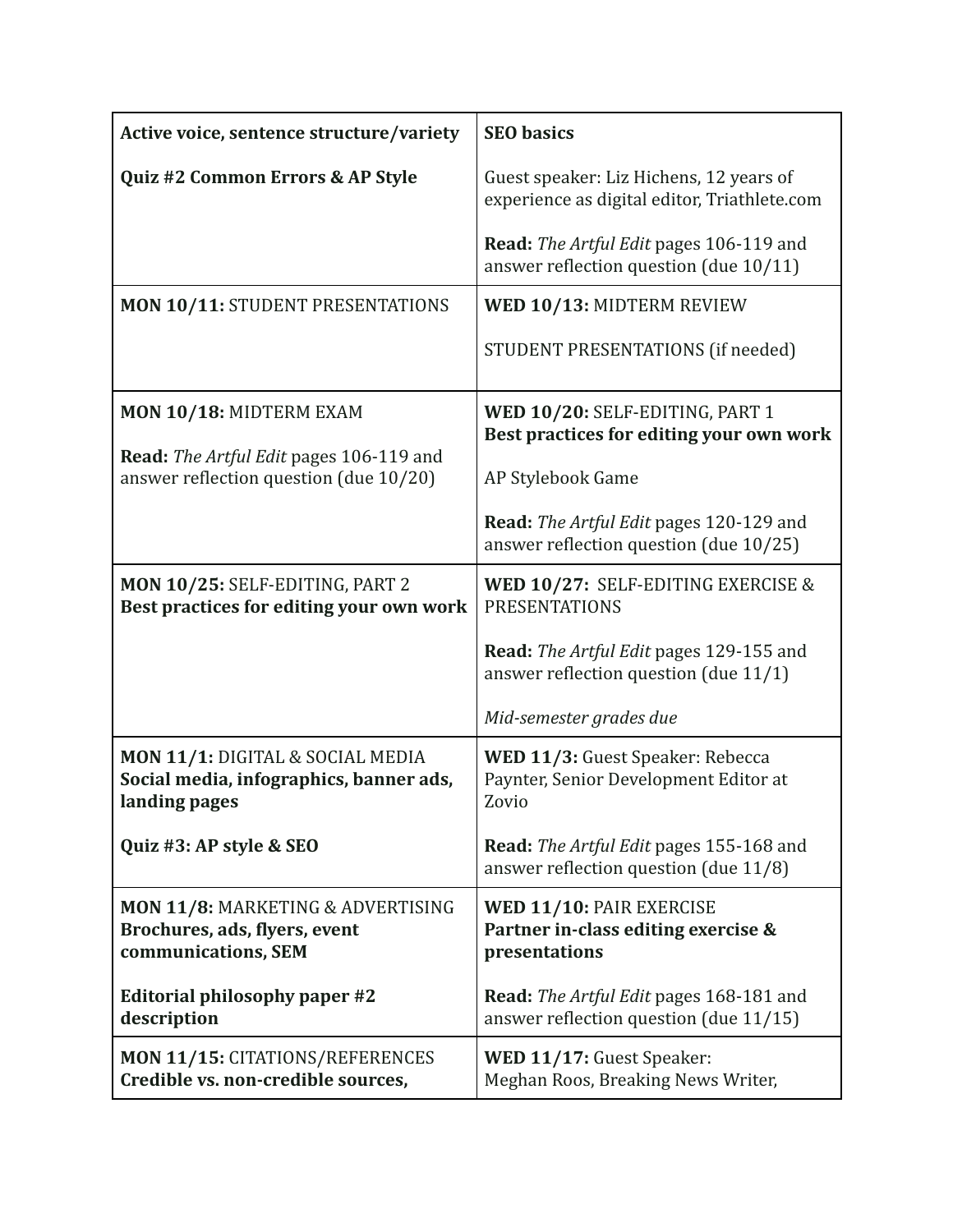| formatting, legal considerations                                                        | Newsweek                                                                                                                                                                        |
|-----------------------------------------------------------------------------------------|---------------------------------------------------------------------------------------------------------------------------------------------------------------------------------|
| Quiz #4: Miscellaneous topics                                                           | <b>Read:</b> The Artful Edit pages 182-197 and<br>answer reflection question (due 11/22)                                                                                        |
| MON 11/22: PITCHING & ASSIGNING<br><b>STORIES</b><br>How to work with freelance writers | <b>WED 11/24: NO CLASS</b><br>Happy Thanksgiving!                                                                                                                               |
| MON 11/29: CUSTOM & SPONSORED<br><b>CONTENT</b><br>How to approach paid content         | WED 12/1: Guest Speaker: Julia Polloreno,<br>Director of Content Production, IRONMAN<br><b>Read:</b> The Artful Edit pages 197-215 and<br>answer reflection question (due 12/6) |
| MON 12/6: MISC. STUDENT-CHOSEN<br><b>TOPICS</b>                                         | WED 12/8: FINAL EXAM REVIEW                                                                                                                                                     |
| <b>Editing Philosophy Paper #2 DUE</b>                                                  |                                                                                                                                                                                 |
| <b>MON 12/13: FINAL EXAM</b><br>7:30-10:00 p.m.                                         |                                                                                                                                                                                 |

## **GRADING BREAKDOWN**

- Assignments (including presentations): 30%
- Final exam: 20%
- Midterm: 15%
- In-class participation/exercises: 20%
- Quizzes: 15%

| $A: 93 - 100$        | $C: 73 - 76$  |
|----------------------|---------------|
| $A - 90 - 92$        | $C - 70 - 72$ |
| $B+: 87 - 89$        | $D+: 67 - 69$ |
| <b>B</b> : $83 - 86$ | $D: 63 - 66$  |
| $B - 80 - 82$        | $D-: 60 - 62$ |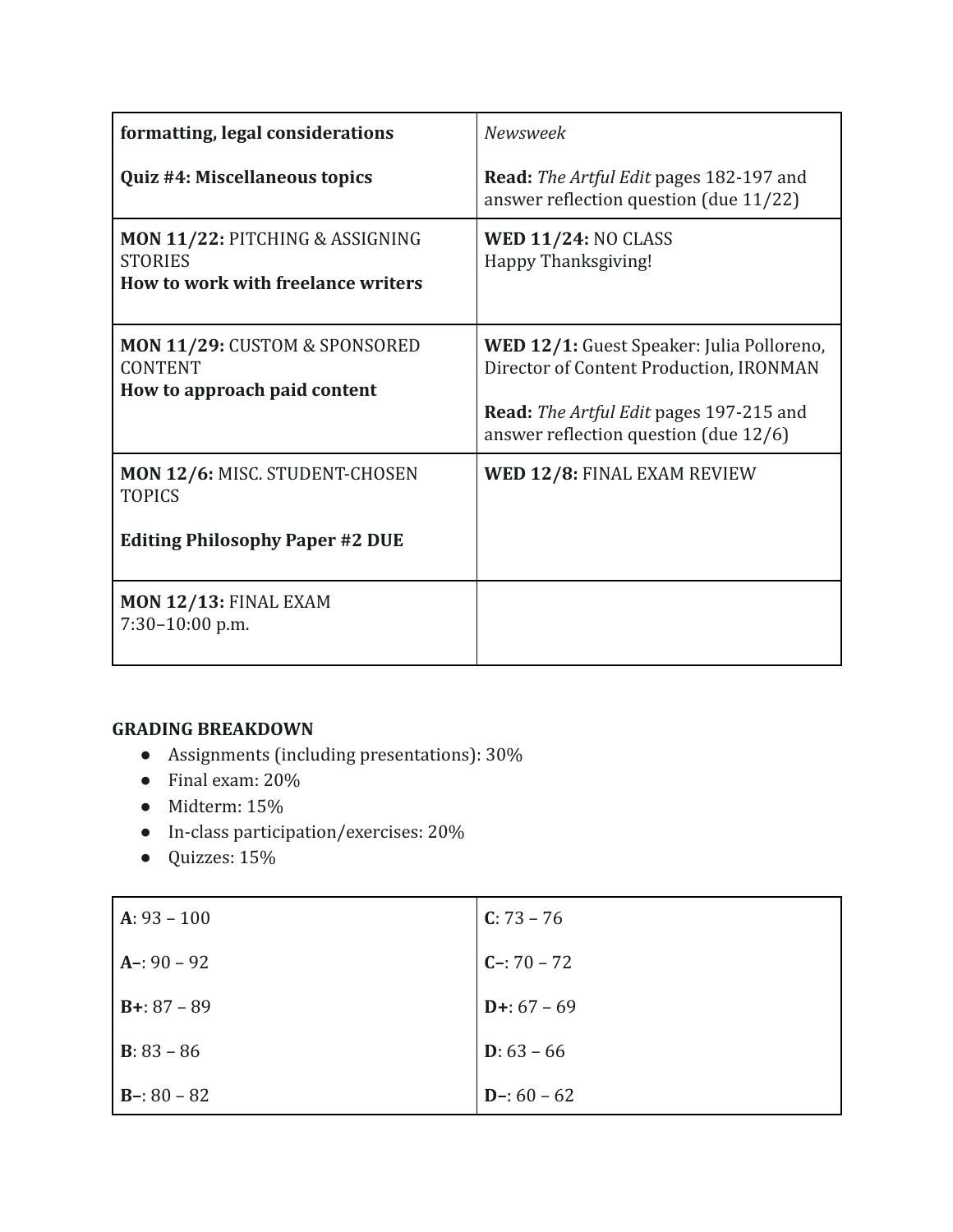## **INCOMPLETES AND LATE ASSIGNMENTS**

All assignments are to be turned in at the beginning of the class session when they are due, including assignments posted in Canvas. Incompletes will only be assigned in extremely unusual circumstances. Assignments that are turned in late are subject to a reduction in the maximum number of points possible. If you are placed in COVID-19 quarantine or isolation, as directed by the PLNU Wellness Center, I will work with you to make sure you're not missing content or assignments.

## **STATE AUTHORIZATION**

State authorization is a formal determination by a state that Point Loma Nazarene University is approved to conduct activities regulated by that state. In certain states outside California, Point Loma Nazarene University is not authorized to enroll online (distance education) students. If a student moves to another state after admission to the program and/or enrollment in an online course, continuation within the program and/or course will depend on whether Point Loma Nazarene University is authorized to offer distance education courses in that state. It is the student's responsibility to notify the institution of any change in his or her physical location. Refer to the map on [State Authorization](https://www.pointloma.edu/offices/office-institutional-effectiveness-research/disclosures) to view which states allow online (distance education) outside of California.

# **FINAL EXAMINATION POLICY**

Successful completion of this class requires taking the final examination **on its scheduled** day. The final examination schedule is posted on the **[Class Schedules](http://www.pointloma.edu/experience/academics/class-schedules)** site. No requests for early examinations or alternative days will be approved.

# **PLNU COPYRIGHT POLICY**

Point Loma Nazarene University, as a non-profit educational institution, is entitled by law to use materials protected by the U.S. Copyright Act for classroom education. Any use of those materials outside the class may violate the law.

# **PLNU ACADEMIC HONESTY POLICY**

Students should demonstrate academic honesty by doing original work and by giving appropriate credit to the ideas of others. Academic dishonesty is the act of presenting information, ideas, and/or concepts as one's own when in reality they are the results of another person's creativity and effort. A faculty member who believes a situation involving academic dishonesty has been detected may assign a failing grade for that assignment or